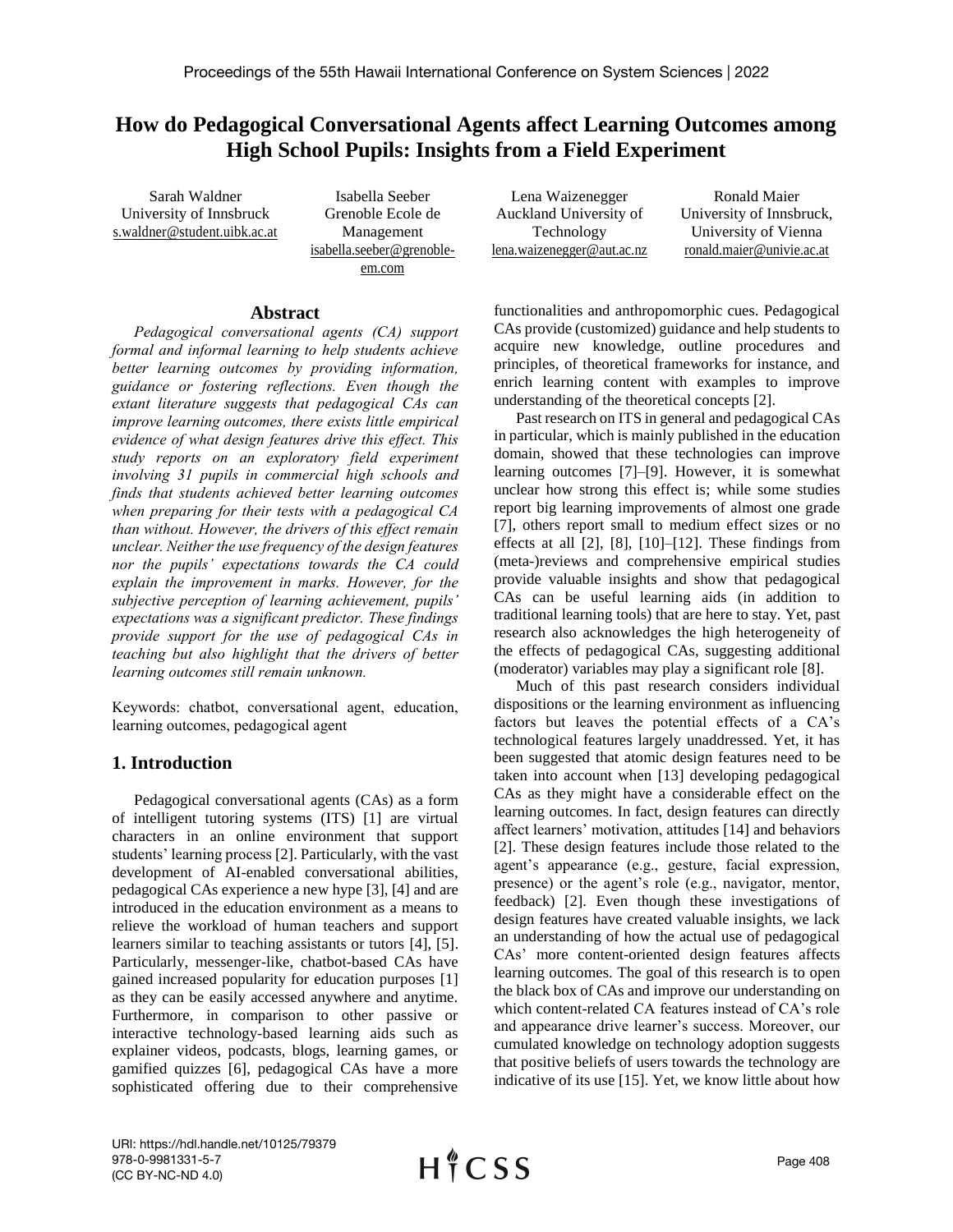such expectations affect the use of pedagogical CAs, which in turn may impact the user's learning outcomes. The aim of this paper is to address these gaps and try to understand how expectations and actual engagement with pedagogical CA features foster learning outcomes. Therefore, we state the following research question: *How does the use of pedagogical CA features and expectations towards CAs of high-school pupils affect their learning outcomes?*

To answer this question, we conducted an exploratory field experiment with 31 pupils from commercial high schools learning for tests in business administration. Our findings suggest that pedagogical CAs improve learning outcomes significantly compared to learning with traditional learning materials (e.g., books). However, this effect can neither be explained by the use of the CAs features (i.e. knowledge function and quiz function) nor by pupils expectations towards the CA. Only students' subjective perception of learning achievement has been found to be significantly and positively driven by pupils' expectations of the CA, emphasizing the relevance of pupils' belief towards technologies. This leaves open a gap in our understanding and calls for more research on how specific features need to be designed and used to improve concrete learning outcomes and perceived learning achievements. With this, we contribute to the emergent IS research on pedagogical CAs to better understand how the relationships between technology capabilities, psychological processes, and learning emerge [3], [16].

# **2. Background**

Pedagogical CAs are part of the research stream of ITS [1] and comprise technologies such as chatbots, virtual agents, or other digital agents that aim at supporting students' learning practices and processes. They provide individualized and personalized support by providing learners with instructions or feedback. They commonly consist of a communication interface for presenting and receiving information, a domain model that contains the information to teach, a student model that has the students' learning states and a pedagogical model that represents instructional strategies [8].

Pedagogical CAs can support formal learning settings like at school or university and informal settings like at home [1]. They can be used anytime and anywhere as the agents are usually mobile and webbased [1]. Pedagogical CAs can fulfill various functions and roles [13], [17]. They can act as navigators, facilitators [2] or as education agents to reinforce learning [4]. For example, they can show how a student can successfully complete a task, give individualized feedback, provide information material to the student, and ask questions to test their knowledge [17].

Research on ITS and, more specifically, pedagogical CAs is not new and has been conducted for at least a decade [4]. Several reviews and meta-reviews have been conducted on ITS and, in particular, on pedagogical CAs and found that these technologies impact learning success positively with small to moderate effects [2], [8], [10]–[12]. Pedagogical CAs have also been studied across several subject domains, including maths, computer science, languages etc. In the subject domain of accounting, a domain that is considered close to the business administration topic under investigation in this study, positive and moderate effect sizes have been found for ITS [12]. For example, a recent meta-analysis investigated the effects of the chatbot Aleks on student learning outcomes. Aleks is an adaptive learning system and assesses the knowledge of any given student to provide personalized learning paths to master the expected concepts in a certain knowledge domain (e.g., Algebra 1). Half of the studies in the meta-analysis showed a positive effect on students' learning, and the other half of the studies had a negative effect. The analysis using a random-effects model suggests a positive influence; however, given the high heterogeneity of studies, the authors deduce that additional moderator variables may play a significant role [8]. What these moderators or mediators could be is open for research to elicit.

In order to understand the underlying dynamics between pedagogical CA use and learning outcomes and be able to explain the effect relationships, we need to apply a more fine-grained approach and zoom in on the actual design features of the CA and if and how they affect the learner's achievements. Thus far, we lack a good understanding of pedagogical CAs' design features and their effects.

On the one hand, pedagogical CAs provide affective responses using their speech, body gestures, or facial expressions [18]. We refer to this as emotion-related design features. AutoTutor is an example of an affectsensitive and interactive CA that infers affective states from students' eye movements, body postures, and keyboard and mouse behaviors. Given a student's affective state, AutoTutor would then provide appropriate responses, which increased students' engagement and learning motivation [18]. Consequently, CA features that include uplifting CA responses (e.g. amusing sentences or pictures) or provide words of encouragement [19] can lighten the mood of pupils and keep them motivated.

On the other hand, pedagogical CAs also deliver, recommend, or assess content. We refer to this as content-related design features. For example, a recent study involving ten students showed that participants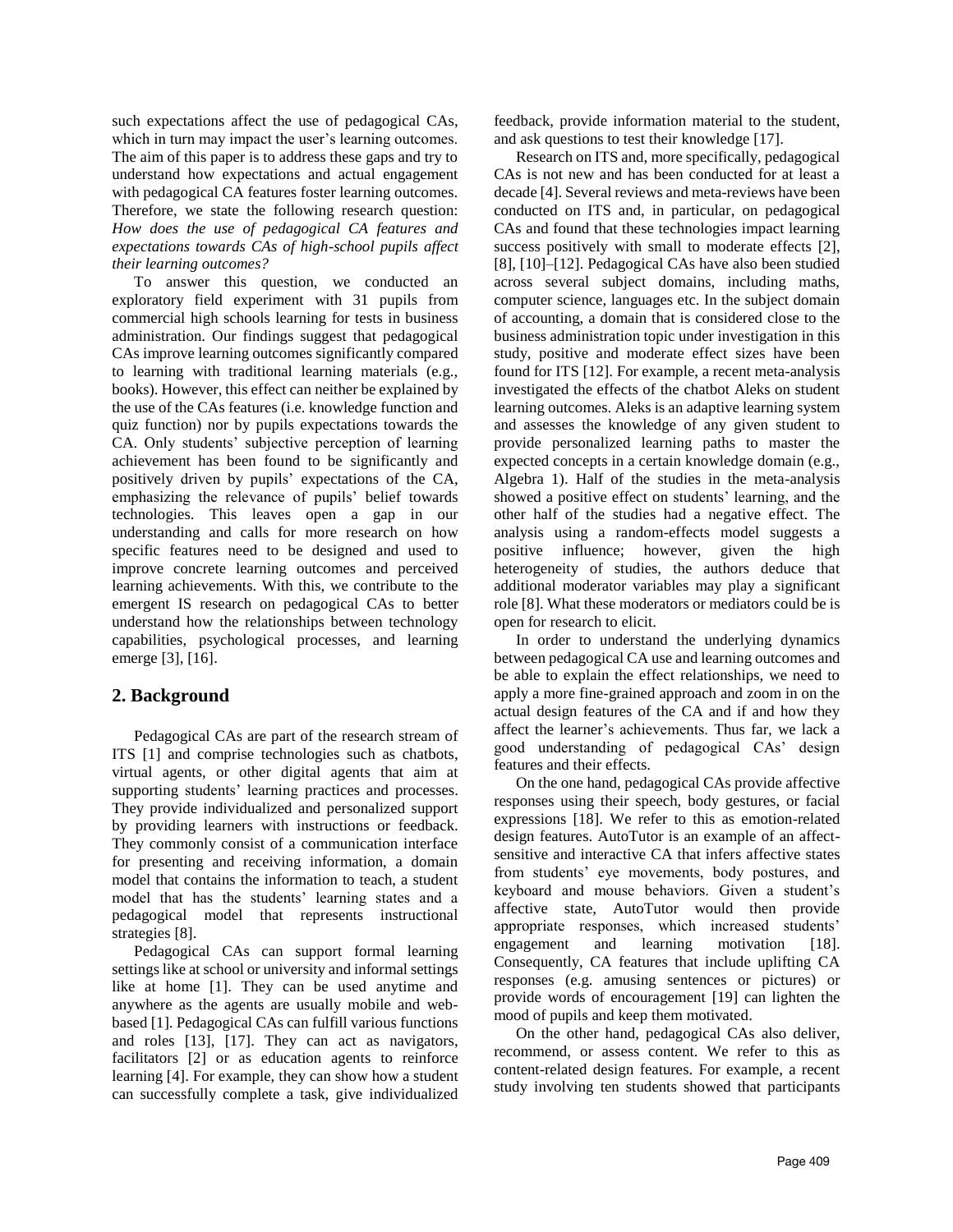perceived the pedagogical CA as useful as it helped them improve their argumentation quality [20].

While these preliminary findings are promising, we see a lack of research focusing on content-related design features and their effects. Particularly, the actual usage of such design features on learning outcomes has thus far not been explored [2]. Yet, gaining such knowledge is relevant in order to advance our understanding how technology use can enhance learning and improve learning outcomes [16].

### **3. Hypotheses Development**

Pedagogical CAs can help students learn [11]. They support students in constructing more elaborate answers by engaging them in conversations and drawing out the students' knowledge [7]. When evaluating their knowledge, students with chatbot support outperformed students with textbook support [7]. Based on the results of several experiments, Graesser and colleagues argue that the use of chatbots leads to learning gains no matter which form of assessments was used, including essays, multiple-choice questions, or tasks that require problem-solving [7]. The main rationale is that pedagogical CAs provide a more individual learning experience for pupils that fosters their learning process and thus results in improved learning outcomes [4], [8]. Therefore, we propose:

*Hypothesis 1: Pupils' learning outcomes will be better with a pedagogical CA than without a pedagogical CA.* 

Related research on pedagogical CAs has claimed that it remains largely unclear how pedagogical CAs actually induce learning gains [1], [3], [13]. It is probable that emotion-related and content-related design features of CAs can foster a student's motivation to learn, resulting in improved learning outcomes.

The use of gamification features, such as exercises or quizzes [4] has shown that pupils actively engage by answering, for example, content-related questions [21]. We classify this content-related design features as quiz feature. Such interactive engagements should help students recall, retrieve, reflect, and strengthen students' domain knowledge [13], [22]. However, empirical evidence for this theoretical relationship is scarce. Benotti et al. (2018) evaluated a chatbot that helped teenagers learn computer science using a quiz feature as a means of formative assessment. Data from the 34 pupils that took part in the field experiment revealed that pupils did not consider the CA with a quiz function more useful than a CA without the quiz feature, but they reported a higher task completion [23]. However, it remains unclear if a quiz feature can foster learning

gains. Besides quiz features, pedagogical CAs can also present the learning content, which can be considered a form of passive engagement [21]. We classify this content-related design features as knowledge features. In contrast to quiz features, the knowledge feature repeats the class content [24], [25]; not with the goal to test the knowledge, but with the goal to let the pupil (re- )acquire information.

Given these findings from past research, we propose that the frequent use of knowledge features (passive engagement) and quiz features (interactive engagement) should increase learners' motivation, which should result in improved learning outcomes. We speculated that besides the more commonly studied emotionrelated design features of CAs (e.g., speech, gestures, appearances), explanatory power should be detectable in the actual interactions with the learning content, achieved through the use of content-related design features. This should be a reasonable heuristic as for the average student, learning occurs through repetition. Pedagogical CAs can provide this repetition with ease, which, in turn, can be measured through the frequency a pupil used the CA. Thus, we claim

*Hypothesis 2: More frequent use of (H2a) knowledge features and (H2b) quiz features of the pedagogical conversational agent will be associated with better learning outcomes.* 

People are more likely to continue using the CA service and experience an emotional uplift when the initial expectations towards the CA were positive and have been met [26]. Also, in the context of pedagogical CAs, a positive attitude towards new technologies is believed to foster pupils' perceived usefulness of the pedagogical CA, which makes it more likely that the pedagogical CA will get adopted [19]. It is unclear, however, how positive expectations regarding the CA link to learning outcomes. One rationale is that CA technologies are still quite novel for pupils, which creates extra interest to learn [4]. Consequently, pupils that have positive expectations towards CA technology should have a higher motivation to use such tools in the learning process and thus perform better. We speculate that when pupils hold high expectations towards the CA, the CA could act like a placebo. Placebo effects do not only occur in the medical context but have also been identified in the consumer research context. Related research found that brands that promise performance improvements (e.g., jogging shoes) can lead to not only subjective improvements but also objectives as these promises decrease anxiety and increase self-esteem in prospective users [27]. Similar psychological mechanisms may also exist in the context of education and learning with CAs. Pupils that are promised a CA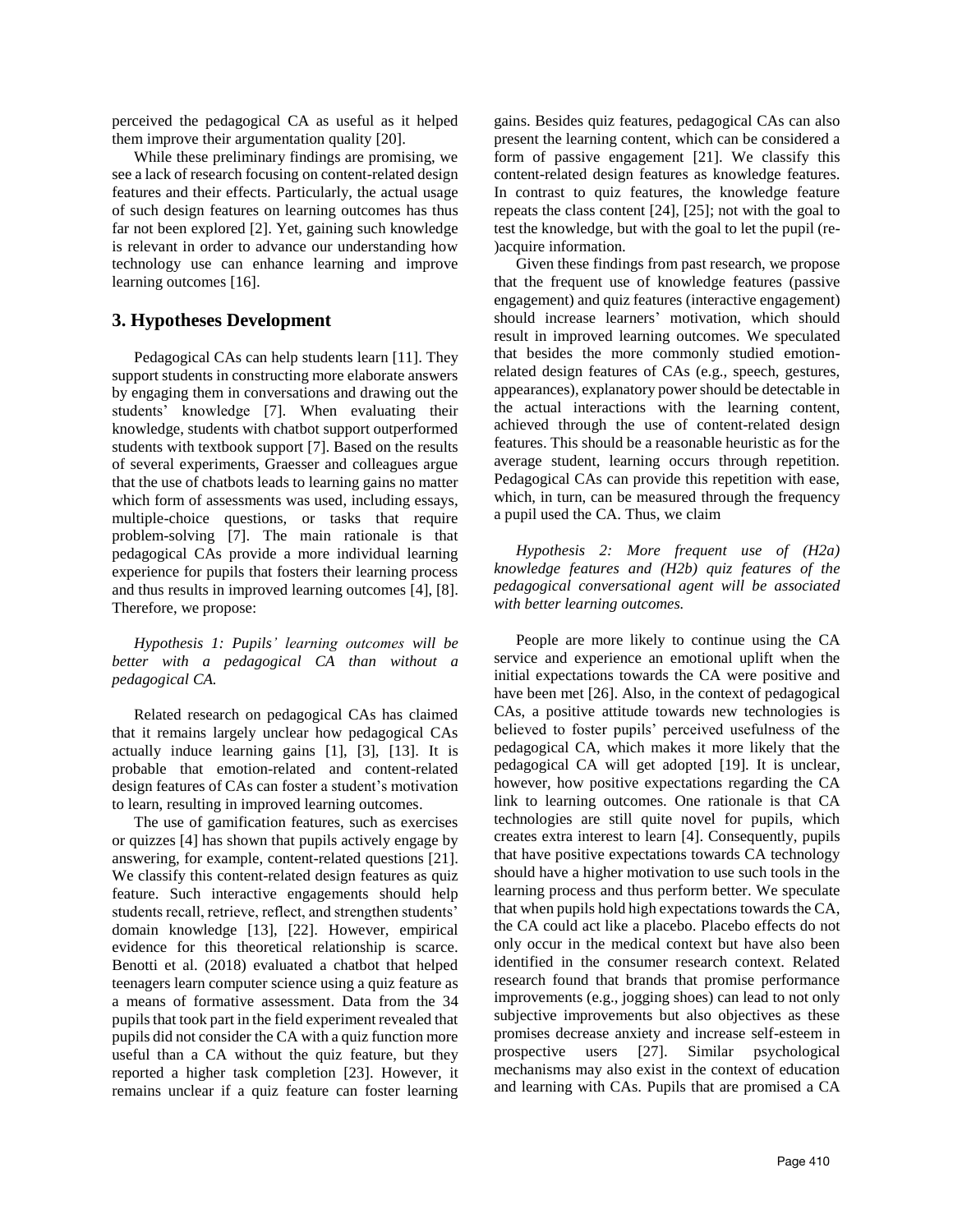that will help them learn may form high expectations towards that technology, which gives them extra motivation to learn, resulting in subjective and objective learning improvements. Therefore, we propose

*Hypothesis 3: Higher positive expectations towards conversational agents will be associated with better learning outcomes.*

Thus far, we have argued that the actual use frequency of a quiz and knowledge feature as well as the positive expectation of pupils towards CA technologies should drive learning outcomes. We propose that the use frequency should mediate the relationship between a pupil's positive expectations towards a CA and the ensuing learning outcome. Pupils that have positive expectations towards CA technology should have a higher motivation to use such tools in the learning process. More frequent use of the CA should help the pupil to retain more knowledge and thus achieve better learning outcomes. Thus, higher positive expectations should lead to more usage, which in turn should result in better performance as the positive attitude should give an extra boost to the pupil's motivation to repeatedly use the CA features. Thus, we claim

*Hypothesis 4: The frequency of use will positively mediate the positive relationship between expectations towards the pedagogical conversational agents and learning outcomes.*

# **4. Methods**

We applied experimental methods in a field setting to explore the effects of using a pedagogical CA on learning outcomes. We used a within-subject study design involving pupils from higher-level secondary commercial colleges (grades 9 and 10). Data was collected between March and June 2019. All pupils were exposed to both, the treatment condition with pedagogical CA and the control condition without pedagogical CA support. In the following, we will detail how we manipulated the treatment condition, the characteristics of the subjects, explain the procedure and measures, including reliability and validity checks.

**Manipulation**. The pupils in the treatment condition had the possibility to learn with the help of a CA in the form of a text-based, online chatbot while also using their traditional learning material. The pupils in the control condition learned with their traditional learning materials, which is their usual way of preparing for a test. We refer to this as the baseline. The goal of the chatbot was to provide pupils with explanations about

the learning content, for which it used two features: a knowledge feature and a quiz feature. The knowledge feature provided topical content (e.g. what are the characteristics of a stock company) to help students revise the theory and better understand the learning material. The quiz feature tested the pupils' knowledge with knowledge and comprehension questions (see Figure 1). The user could respond via buttons or free text input.

| reason are to halloon that to un 3                                                                                                                                                                                                                                                                                                                                                                               |                                    |
|------------------------------------------------------------------------------------------------------------------------------------------------------------------------------------------------------------------------------------------------------------------------------------------------------------------------------------------------------------------------------------------------------------------|------------------------------------|
| may \$1,0000 171-8219                                                                                                                                                                                                                                                                                                                                                                                            |                                    |
| Sind soften furture with date staten Pankt abortunit, 201430<br>make him in the series                                                                                                                                                                                                                                                                                                                           |                                    |
|                                                                                                                                                                                                                                                                                                                                                                                                                  | Wertwollankin<br><b>Just WHITE</b> |
| So, bei den Werkeobjekten müssen alsfrühtensehenen entscheiden, für welche<br>Produkte sie Werbung echarten sinders<br>Drumbuilderk können Unternehmen sniweder Für<br>no Produit - Produktentiung (z.B. Coco Cele)<br>eine Produktgruppe - Produktgruppenwerthung (ziewer von Bills, kellys, )<br>att gesamtes Santmart - Unternehmenswerkung Siess, Kilss., 2<br><b>Blockura maches</b><br>and look his detail |                                    |
| Wertweeblekte<br>Ainbejourings                                                                                                                                                                                                                                                                                                                                                                                   |                                    |
| zattiche Verträum                                                                                                                                                                                                                                                                                                                                                                                                |                                    |
| con acabelliting                                                                                                                                                                                                                                                                                                                                                                                                 |                                    |
|                                                                                                                                                                                                                                                                                                                                                                                                                  |                                    |

**Figure 1: Example of quiz feature**

While all classes followed the same national curriculum for commercial colleges in Austria, the progress of each class was slightly different at the time of data collection. Therefore, the learning content for the knowledge and quiz feature of the CA had to be adapted for each class to ensure relevance for the pupils. For this purpose, the first author frequently interacted with the teachers to discuss, evaluate, and verify the content for the CA. To mitigate any timing effects, the exposure to the treatment (i.e. learning with CA support) was counter-balanced. This means that within a certain class, 50% of pupils were supported by a pedagogical CA during the preparation for their first test (learning phase 1) but did not use the pedagogical CA during the preparation for their second test (learning phase 2) and vice versa for the other 50% of the class. Overall, eleven chatbots covering the topics marketing, warehouse organization, procurement policy, sales contract, trade, advertisement, price elasticity and logistics were programmed using the chatbot platform Snatchbot.me.

The appearance of chatbots plays an important role [28] and therefore, several design choices were made: the chatbots were given a personality as related research suggests that personality increases user acceptance [26], [29]. Hence, each chatbot carried the name Hansi – the schoolbot, had a friendly face (implemented with a smiley and thumbs up) and greeted the pupils with a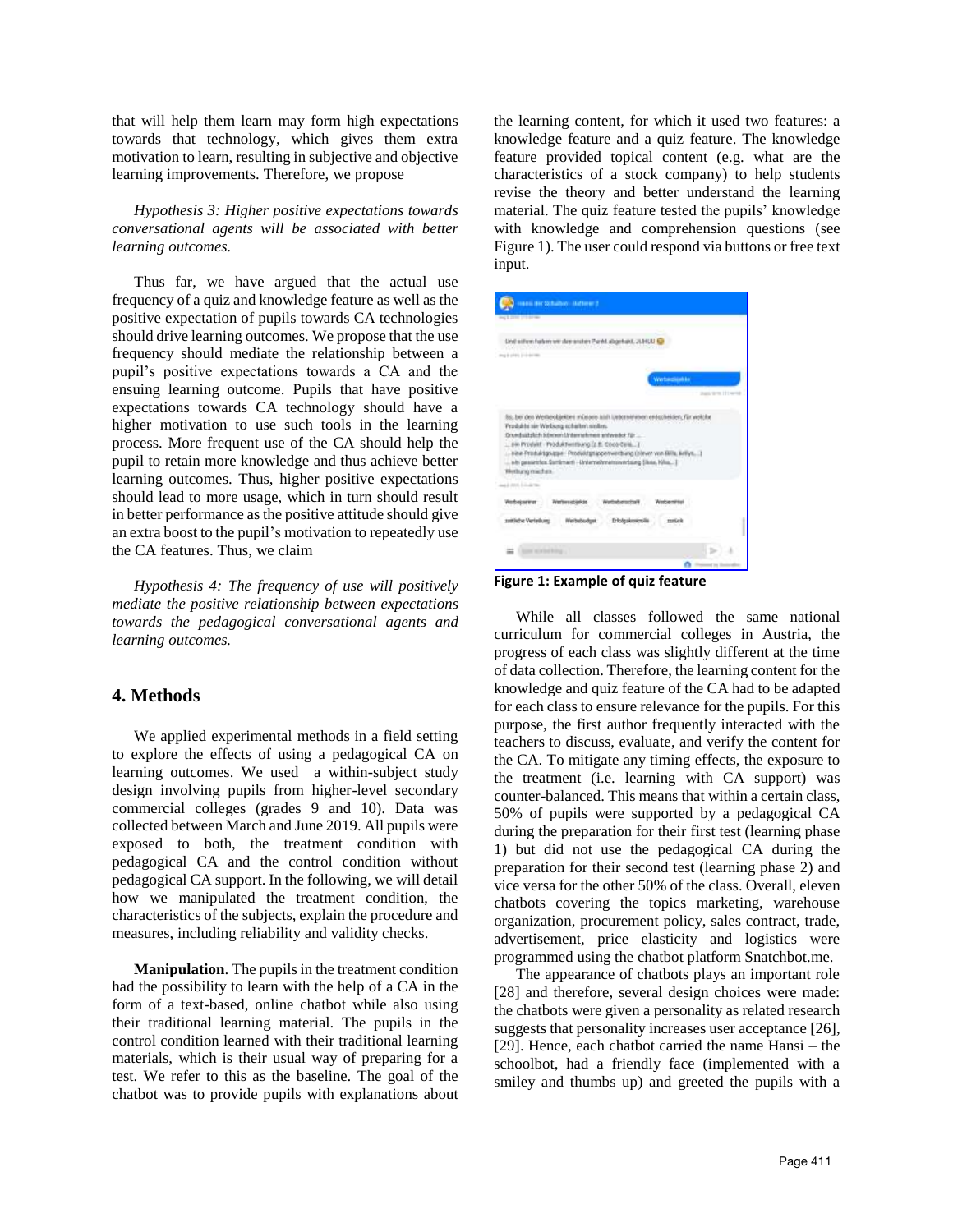welcome message. To increase engagement and personal connection, the chatbot addressed the pupils repeatedly with their username and interacted with them in a more juvenile language. To emphasize the juvenile language, chatbot responses included smileys and humorous and uplifting statements. The chatbot also sent images to provide pupils with a visual overview of the topics and subtopics it covered. All chatbot responses were pre-programmed and thus under the control of the experimenter.

**Subjects and Sampling**. Pupils attended the first and second grade of commercial college  $(9<sup>th</sup>$  and  $10<sup>th</sup>$ grade) and their age ranged from 14 to 18 years. Of the 78 pupils that participated in the pre-survey of the field experiment, 42 actually used the CA at least once. This means that about half of the students used the CA support voluntary to prepare for their tests during the treatment phase. Of these 42 students, we had data on only 31 test scores with and without CA use. Of these 31 students, only 26 pupils provided their answer to the propensity to CA use language question. 18 of the pupils were female and 8 were male. Pupils were invited by using a convenience sampling strategy. We approached head principals and teachers, who, in turn, provided us with the opportunity to invite students during their classes. Pupils' participation was voluntary. The first author visited each class to present the overall study. To avoid any bias, we refrained from highlighting the variables under consideration. All participating students signed a consent form before taking part in the field experiment. Overall, six classes from three commercial colleges in Tyrol (Austria) participated. Students did not receive any (non-)monetary reward for their participation.

**Procedure.** The experimental duration varied slightly from school to school, with a minimum of 15 days. The first author visited each class, presented the field experiment, and informed them about their rights (e.g., withdraw from the study at any time without any consequences). Pupils were invited to the field experiment per e-mail, where they found the link to the CA and the link to the pre-survey. The assignment of classes to the treatment or control condition was random. The pre-survey informed pupils once again about the field experiment, and students could only start the survey once they gave informed consent. The learning phase with and without the chatbot was always five days. During this time, 50% of the pupils could learn with the chatbot as well as traditional learning materials, whereas the other 50% of the pupils had no chatbot support and thus relied on their traditional learning materials. Since we were interested in pupils' self-regulated learning engagement, we refrained from

sending pupils in the treatment group notifications about the chatbot's availability. After the first learning unit (LU), teachers assessed pupils' knowledge with a test. For pupils in the treatment conditions, the first author sent pupils an e-mail after the test and before the results were released with an invitation to participate in the post-survey, where we collected data on their perceived learning outcome. Between the first and second learning phase, a break of a minimum of 5 days followed. Then, the second learning phase started where students had again five days to prepare for the test. Here, students that had chatbot support in the first learning phase were not provided with a chatbot in the second learning phase and vice versa. As in the previous round, the learning phase ended with a test that was administered and assessed by the teacher. Pupils that received the treatment in the second learning phase were invited to the post-survey. For the post-survey, we sent e-mail reminders to pupils and asked teachers to encourage pupils to take part in the last survey.



**Figure 2: Overview of the experimental procedure**

**Measures.** *Learning outcome*. We assessed the learning outcome with two variables; an objective measure *achieved test score* as well as a subjective measure *perceived learning achievement*. Pupils had tests after each learning unit. Thus, *achieved test score* measures the decrease or increase in points from a student's test result without CA support to the test result with CA support. To keep test scores comparable across classes and schools, the first author, who also holds a degree in business education (a pre-requisite degree for teachers at such business high schools) met with the teachers to discuss the test content and the assessment grid. All tests were assessed by the teachers who were blind to the allocation of students to the control or treatment condition as this was also randomized.

We also collected a more subjective measure of learning outcomes in terms of the pupils' *perceived learning achievement*. This variable measures whether the students think they were able to learn better and achieve better results when preparing with a chatbot compared to traditional learning materials (e.g., books). Items were derived from previous research [30]–[32] and adapted to focus on the performance and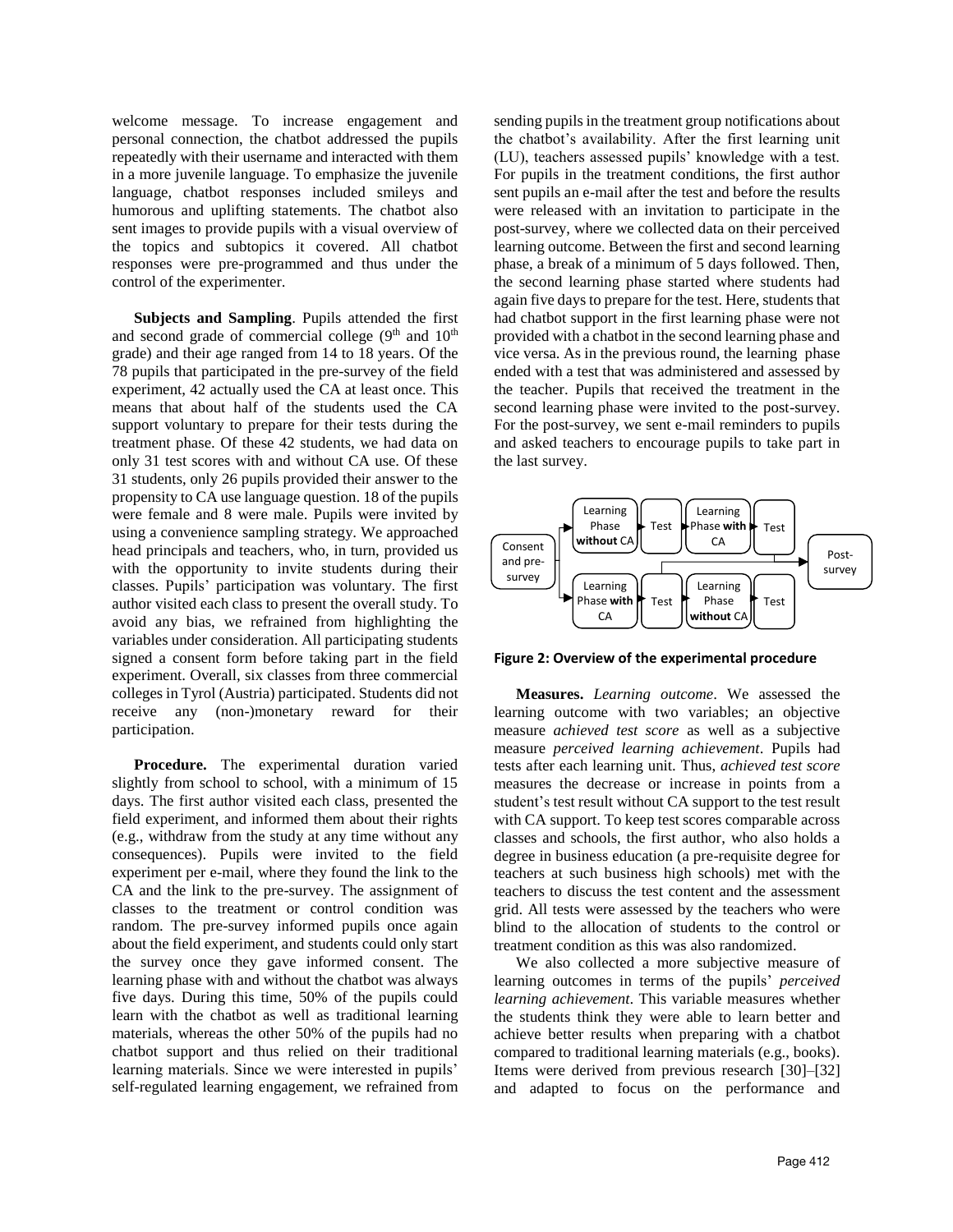effectiveness dimension of measurable benefits besides, e.g., cost savings or time savings [30]. We deemed this focus on performance and effectiveness relevant as we did not necessarily expect savings in time.

*Expectations towards conversational agents:* This variable measures the perceived importance of chatbots in daily life, business, and the school context in the future. The items were self-developed in order to address the beliefs towards a specific technology, that is CAs. Before using the scale in the experiment, we assessed its reliability and validity after the pre-tests of the experiment. All reliability and validity tests were satisfactory, and therefore, we included the scale in the experiment.

*Frequency of quiz feature use*. This variable describes the extent that pupils used the quiz feature during the experimental duration. We operationalized the measure by counting the number of exchanges between the pupil and the CA for dialogues that linked to the quiz feature.

*Frequency of knowledge feature use*. This variable describes the extent that pupils used the knowledge feature during the experimental duration. We operationalized the measure by counting the number of exchanges between the pupil and the CA for dialogues that linked to the knowledge feature. The classification of the quiz or knowledge feature was accomplished according to the dialogue model of the CA. Hence, no assessment of intercoder reliability for the code assignment was deemed necessary.

*Control variables*. We controlled for pupils' tendency to use a pedagogical CA when it interacts in a youthful language and gender. Past research found that pupils' learning outcomes when learning with a CA are better for female students [33]. Please refer to [Table 2](#page-9-0) for an overview of the items.

**Reliability, validity, and assumption checks.** We assessed reliability with Cronbach's Alpha. All multiitem constructs reached the threshold of 0.7 [34] thus supporting reliability. We assessed the validity of postsurvey constructs learning achievement and chatbot expectations with exploratory factor analysis (rotation = Promax). The analysis showed that all factor loadings reached the threshold of 0.6 and the indicators loaded onto their expected factors without considerable crossloading. Hence, we consider the results of exploratory factor analysis to support convergent validity.

We proceeded with assessing the statistical assumptions for the analyses. For the repeated measures ANOVA and multiple regression, the dependent variable should be normally distributed, and there should be no outliers. The inspection of QQ-Plots and Distribution of Student Residuals Plots [35] revealed no problematic (statistical) outlier. In addition, we assessed homoscedasticity with Breush-Pagan Test (homoscedasticity cannot be assumed if  $p < 0.05$ ) and multi-collinearity using Variance Inflated Factor (VIF, potential multicollinearity problem if  $VIF > 4.0$ ) [36]. All common thresholds were fulfilled so that we proceeded with hypotheses testing.

# **5. Results**

#### **5.1 The effects of pedagogical conversational agents on learning outcomes?**

Hypothesis 1 suggested that pupils that use pedagogical CA will have better learning outcomes. We performed a repeated-measures ANOVA. As withinfactor, we included the received test points with (TestPts<sub>CB</sub>) and without CA use (TestPts<sub>noCB</sub>). Gender and Propensity CA use language were specified as covariates. Since no interaction effect was assumed, a Sum of squares Type II model was selected. Our findings suggest that test performances of pupils were significantly better with CA support than without (F(2,  $28$ ) = 25.181, p < 0.001,  $\eta$ 2 = .188). In other words, pupils that prepared for their tests without a chatbot achieved on average a "satisfactory" mark with 6.339 points (SD= 2.067) compared to pupils who learned with a chatbot, who achieved on average a "good" grade with 8.161 (SD=1.793). The effect size with an  $\eta^2$  of 0.188 suggests a moderate effect [37], [38]. Thus, H1 is supported.

Even though the pedagogical CA support seems to have considerably helped pupils to prepare for their test, it is unclear if it's actual use led to the improved test results, which was tested next.

### **5.2 What drives learning outcomes?**

Hypothesis 2 and 3 suggested that when pupils have positive expectations towards CAs and actually use the pedagogical CA more frequently this would be associated with better learning outcomes. [Table 1](#page-6-0) provides the corresponding results from the regression analyses for achieved test score and perceived learning achievement.

The frequency of CA use in terms of knowledge (H2a) as well as the quiz feature use (H2b) were not significantly related to both the learning outcome measures. Thus, H2 is not supported. The pupils' positive CA expectation (H3) was a significant predictor for their perceived learning achievement ( $\beta$  0.626, p < 0.01), but not for the actually achieved test score  $(\beta -$ 0.356,  $p < 0.10$ ). This means that pupils that had higher positive expectations towards CAs also believed that they were better in their tests. Since, we only found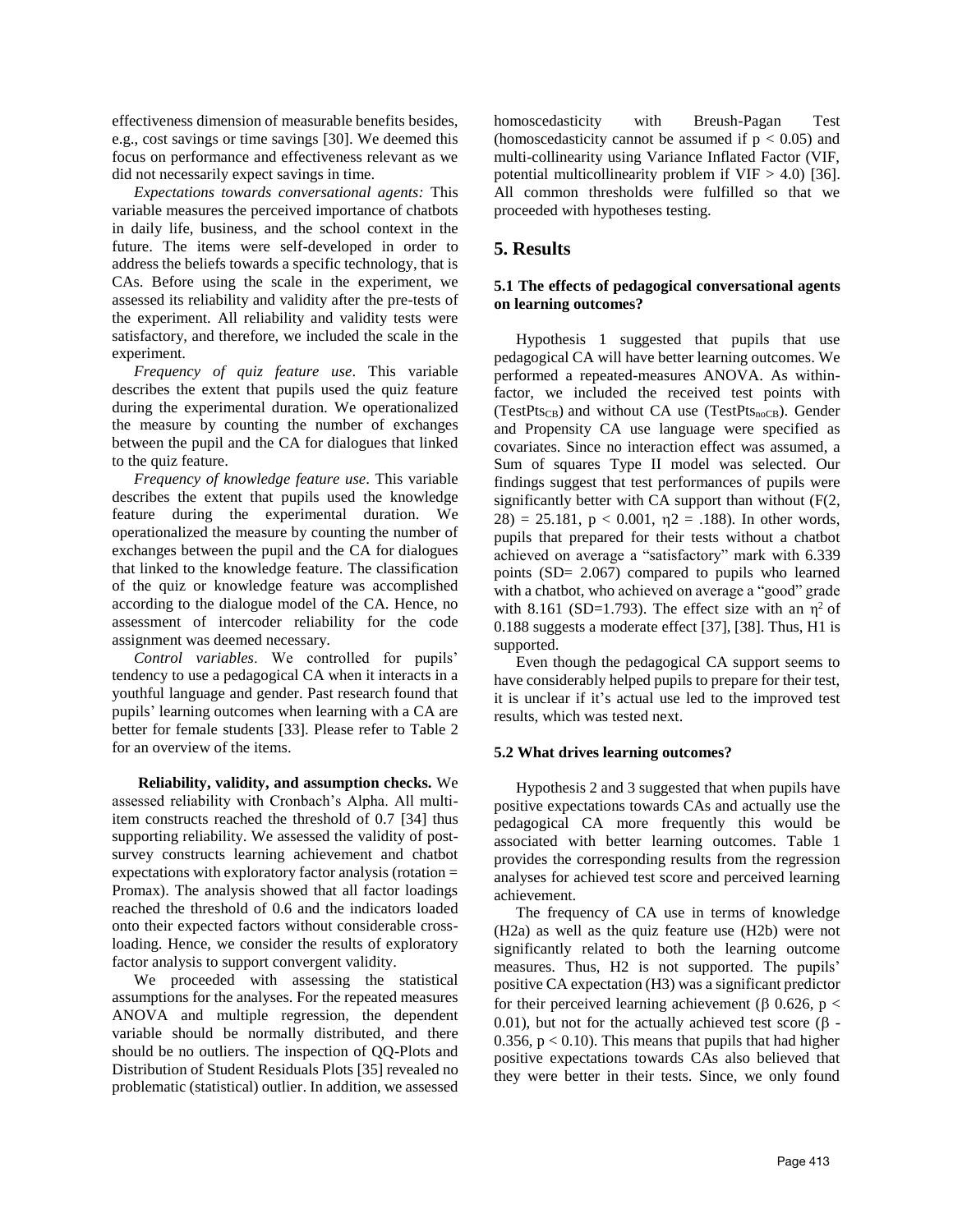support for the perception-based learning outcome variable, H3 is partly supported.

It should be noted that the control variables "Gender" and "Propensity CA use language" were significantly associated with the achieved test scores. This means that girls ( $\beta$  1.458,  $p < 0.05$ ) and pupils that would use CAs more if they had a juvenile language  $(\beta)$ 0.811,  $p < 0.01$ ) achieved higher test scores. Overall, the models could explain with 44% and 57% a considerable amount of variance in the dependent variables (see [Table 1\)](#page-6-0).

Finally, H4 suggested that the effect of pupils' expectations towards CAs on learning outcomes is mediated by the pupils' use frequency of the knowledge or quiz function. We performed parallel mediation analysis using the R plugin Process (Model 4) (Hayes) for R. No mediation effect of the theory or quiz feature could be found for *achieved test score* and *perceived learning achievement* (see [Table 1\)](#page-6-0).

<span id="page-6-0"></span>

|  |  |  | Table 1: Results of parallel mediation analysis |  |  |
|--|--|--|-------------------------------------------------|--|--|
|--|--|--|-------------------------------------------------|--|--|

|                                                                                        | DV: Achieved<br>DV: Perceived |                   |  |
|----------------------------------------------------------------------------------------|-------------------------------|-------------------|--|
|                                                                                        | test score                    | learning          |  |
|                                                                                        |                               | achievement       |  |
| Constant                                                                               | 1.955 (1.835)                 | $-1.262(1.469)$   |  |
| <b>Control</b>                                                                         |                               |                   |  |
| Gender                                                                                 | 1.458 (0.580)*                | $-0.091(0.464)$   |  |
| Prop. CA use                                                                           | 0.811                         | 0.278(0.197)      |  |
| language                                                                               | $(0.246)$ **                  |                   |  |
| <b>Independent Variable (H3)</b>                                                       |                               |                   |  |
| Expectation                                                                            | $-0.356$                      | 0.626             |  |
| towards CAs                                                                            | $(0.206)$ °                   | $(0.165)$ **      |  |
| <b>Mediators (H2)</b>                                                                  |                               |                   |  |
| <b>UF</b> Theory                                                                       | 0.011(0.008)                  | $-0.002(0.006)$   |  |
| <b>UF Quiz</b>                                                                         | $0.013(0.057)$ °              | 0.009(0.005)      |  |
| R2, F statistic                                                                        | $0.441, 3.467**$              | $0.568, 5.790**$  |  |
|                                                                                        | $(df = 5; 22)$                | $(df = 5; 22)$    |  |
| Direct effect                                                                          | $-0.356^{\circ}$              | $0.626**$         |  |
|                                                                                        | $[-0.782, 0.071]$             | [0.285, 0.967]    |  |
| <b>Indirect effects (H4)</b>                                                           |                               |                   |  |
| UF Theory                                                                              | 0.036                         | $-0.006$          |  |
|                                                                                        | $[-0.268, 0.211]$             | $[-0.110, 0.164]$ |  |
| UF Quiz                                                                                | 0.166                         | 0.107             |  |
|                                                                                        | $[-0.023, 0.464]$             | $[-0.041, 0.331]$ |  |
| <i>Note:</i> $\degree$ p < 0.10; $*$ p < 0.05; $**$ p < 0.01; $***$ p < 0.001 UF = use |                               |                   |  |

*frequency*

#### **6. Discussion and Implications**

This study set out to increase our understanding of the effects of pedagogical CAs' content-related design features and pupils' expectations towards the CA on learning outcomes. Based on our findings, we make the following contributions:

First, *pedagogical CAs improve learning performance*. We found that pupils achieved a higher test score when they prepared with a pedagogical CA compared to a test preparation phase with their traditional learning materials only. This allows us to conclude that the idiosyncratic functionalities that present and test knowledge as well as the social cues of CAs, which sets this technology apart from other offline and online learning aids proof to be successful in improving the learner's academic achievements. Consequently, with this finding, we add additional support to the extant literature [2], [8], [11], [12], that the usage of chatbot-based pedagogical CAs is beneficial for helping pupils learn.

Second, *pupils' positive expectations towards CAs make them believe to have achieved better learning outcomes, even though those with more positive expectations did not have better test scores.* Our findings show that when pupils expected CAs to be important in their future life, school, or work, they also thought to have performed better in their tests. Yet, the actual test scores did not confirm this. We theorized that a pupil's positive initial expectation could act as a placebo [27], providing the necessary motivation to learn. Our findings imply that a positive expectation is not enough to see actual learning gains. Nonetheless, *pupils' positive expectations towards CAs* evoke positive feelings about their learning performance. Hence, CA support might help pupils with positive expectations to reduce stress and anxiety after tests and thus have more psychological benefits than performance benefits.

Third, the *frequency of CAs features use (knowledge or quiz function) did not foster actual or perceived learning outcomes nor were they found to be the reason why positive expectations towards CA were associated with better learning performance.* Our non-findings keep the conundrum on the role of content-related design features of CAs open. While we did not find that content-related design features lead to better learning outcomes, we found a positive association between pupils that preferred to use CAs due to their juvenile language and their actual test scores. Thus, emotionfocused design features might play a more important role than content-oriented design features. This implies that research on pedagogical CAs should consider both content-related and emotion-focused design features when studying CA learning effectiveness. In this study, we focused on the quantity of use of content-related design features. Yet, the quality of the CA usage might be an even stronger predictor than the quantity of CA interactions.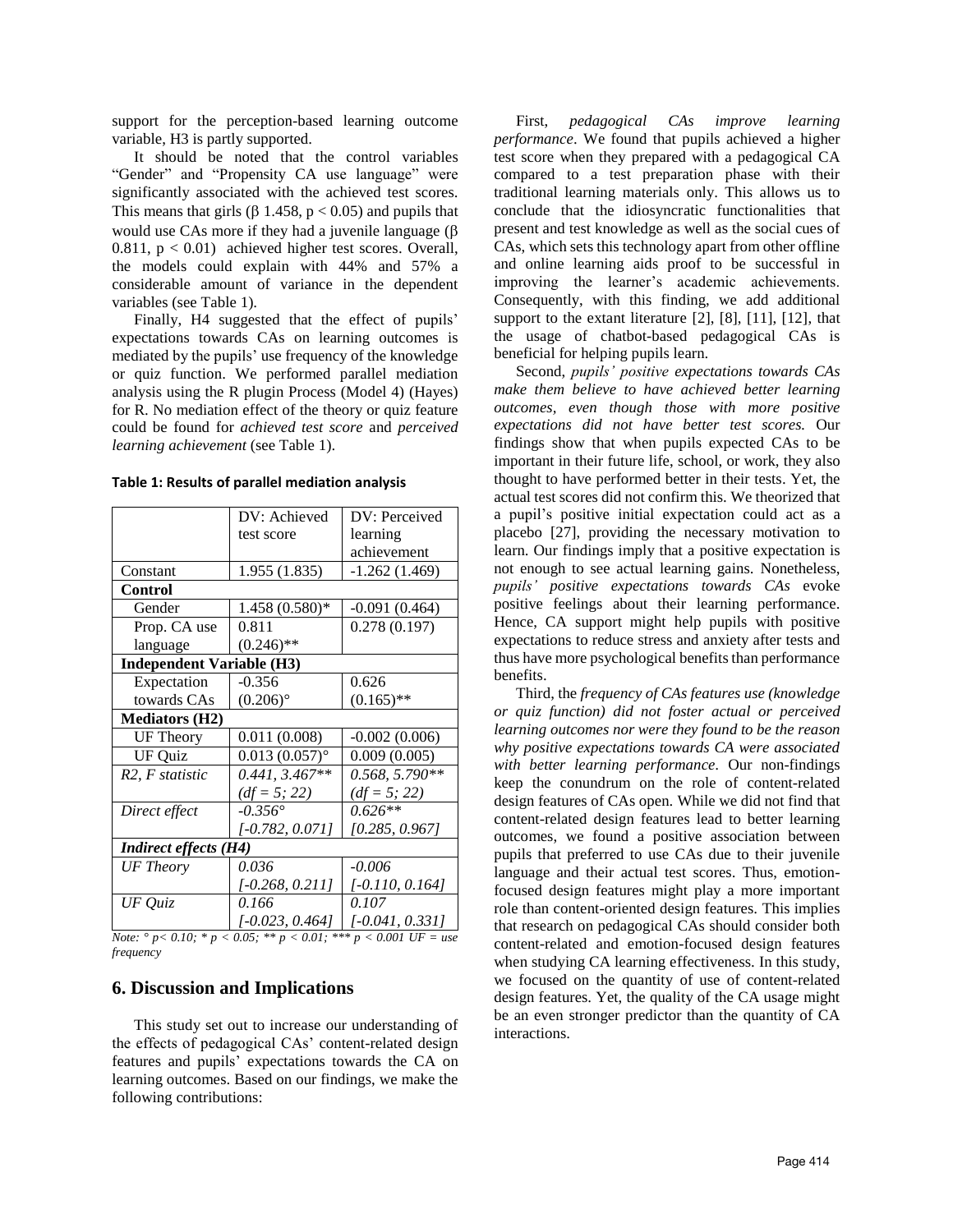# **7. Conclusion, Future Research, and Limitations**

The aim of this study was to investigate how the use frequency of pedagogical CA features and pupils' expectations towards CAs affect their learning outcomes. We found that the use of pedagogical CAs could in fact improve learning outcomes and that learners' expectations are drivers of their subjective belief of better performance. However, the role of design feature usage remains unclear, requiring future research. It could be interesting to explore if usage patterns of chatbot-based learning and traditional learning materials differ. Our anecdotal evidence suggests that mind-wandering or getting distracted is a common experience with schoolbooks. Yet, we have experienced less mind-wandering and distractions when using, for example, language apps such as Duolingo or Babbel. It might be that chatbots foster more effective and attentive learning strategies given their didactic models in the background than traditional methods. Therefore, we encourage future research to compare pedagogical CAs not only against the use of traditional learning materials such as books or power point slides, which was the focus of our study, but explore other interactive technology-based learning aids such as learning games, apps, or gamified quizzes.

Moreover, we consider the further investigation of expectations towards CA as a fruitful avenue for future research. In this study, we theorized that an underlying placebo effect is the causal mechanism for subjective learning achievement, without directly testing it. Given our finding that expectations drive subjective learning achievement, future research could dive deeper into the underlying causes. In addition to comparing pedagogical CAs with a baseline condition, future research could also employ multiple treatment conditions that decompose several aspects of pedagogical agents, such as calendar and reminder functions, the personal addressing of pupils, or a personalized learning model.

Furthermore, while the goal of our research was to open the black box of CAs and explore the effectiveness of using different CA features, our IT artefact was rather simple. For example, we pre-programmed the responses of the CA, instead of relying on AI techniques. Future research could employ more sophisticated CAs, that could detect and accommodate the pupils' skill level and emotional states, e.g., feeling attentive or fatigued and provide personalized learning content and test material. However, with more advanced CAs it is important to bear potential cost, implementation, and data privacy issues in mind that are associated with autonomous technology that stores and shares sensitive information such as a person's emotional or cognitive states.

Several limitations should be considered when assessing the contributions of this study. First, the sample size was small but comparable with other related studies [24], [39]. A larger sample size might have detected direct or even mediation effects. Our measures to motivate more students to participate and take part in the survey were modest in order to not overburden students and teachers. A repetition of the study was considered in the following year, but due to the COVID19-pandemic not conducted. Therefore, we encourage future research to conduct similar studies focusing on CA design features and expectations towards CA with larger sample sizes as well as in different settings, including different schools or higher education institutions.

Second, the study was conducted in six classes and in the  $9<sup>th</sup>$  and  $10<sup>th</sup>$  grades. Hence, some variability of the data may stem from the specific learning unit. We mitigated this problem by keeping the programming and test creation with one person; the first author. A statistical test if the class influenced the learning outcome measures was not significant. Nonetheless, future research could reduce the inherent variability in the data by exploring larger class settings where everyone is exposed to the same learning content and completes the same assessment.

Third, the survey construct to measure CA expectations was self-developed and thus cannot yet be considered a mature measurement scale. The corresponding reliability and validity tests were acceptable, which increases our trust in the measurement of the concept. Since, CA expectations played an important role for perceived learning achievement, we encourage future research to further investigate technology expectancy as a placebo.

# **References**

- [1] S. Hobert and R. M. Von Wolff, "Say Hello to Your New Automated Tutor – A Structured Literature Review on Pedagogical Conversational Agents," *14th Int. Conf. Wirtschaftsinformatik*, pp. 301–314, 2019.
- [2] A. S. D. Martha and H. B. Santoso, "The design and impact of the pedagogical agent: A systematic literature review," *J. Educ. Online*, vol. 16, no. 1, 2019, doi: 10.9743/jeo.2019.16.1.8.
- [3] R. Winkler and M. Söllner, "Unleashing the Potential of Chatbots in Education: A State-Of-The-Art Analysis," 2018, [Online]. Available: https://www.alexandria.unisg.ch/254848/1/JML\_69 9.pdf.
- [4] J. O. Pérez, T. Daradoumis, and J. M. M. Puig, "Rediscovering the use of chatbots in education: A systematic literature review," *Comput. Appl. Eng. Educ.*, no. August, pp. 1–17, 2020, doi: 10.1002/cae.22326.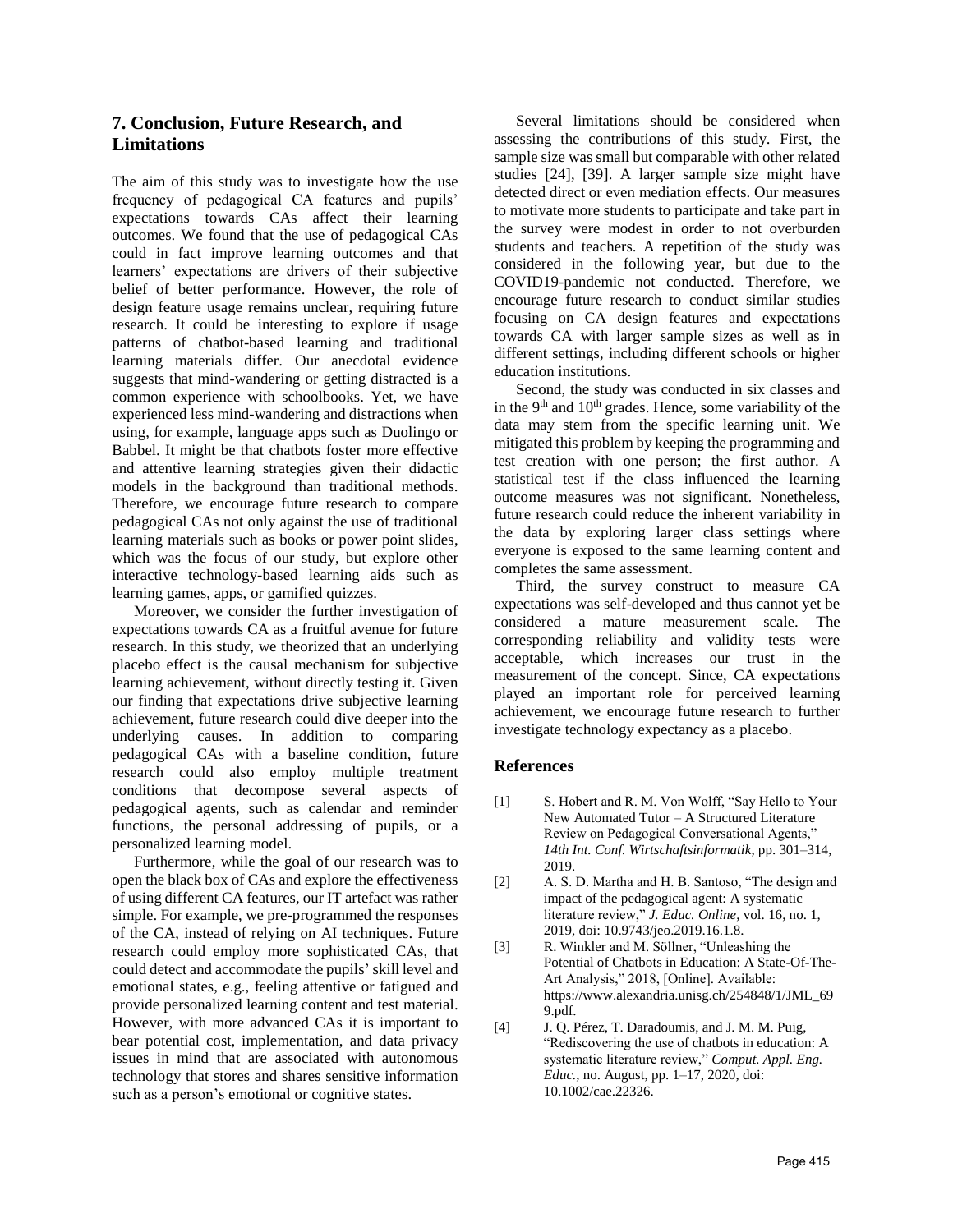- [5] K. Crockett, A. Latham, and N. Whitton, "On predicting learning styles in conversational intelligent tutoring systems using fuzzy decision trees," *Int. J. Hum. Comput. Stud.*, vol. 97, pp. 98– 115, 2017, doi: 10.1016/j.ijhcs.2016.08.005.
- [6] D. R. Sanchez, M. Langer, and R. Kaur, "Gamification in the classroom: Examining the impact of gamified quizzes on student learning," *Comput. Educ.*, vol. 144, p. 103666, 2020, doi: https://doi.org/10.1016/j.compedu.2019.103666.
- [7] A. C. Graesser, P. Chipman, B. C. Haynes, and A. Olney, "Auto tutor: An intelligent tutoring system with mixed-initiative dialogue," *IEEE Trans. Educ.*, vol. 48, no. 4, pp. 612–618, 2005, doi: 10.1109/TE.2005.856149.
- [8] Y. Fang, Z. Ren, X. Hu, and A. C. Graesser, "A meta-analysis of the effectiveness of ALEKS on learning," *Educ. Psychol.*, vol. 39, no. 10, pp. 1278– 1292, 2019, doi: 10.1080/01443410.2018.1495829.
- [9] N. L. Schroeder, O. O. Adesope, and R. B. Gilbert, "How effective are pedagogical agents for learning? a meta-analytic review," *J. Educ. Comput. Res.*, vol. 49, no. 1, pp. 1–39, 2013, doi: 10.2190/EC.49.1.a.
- [10] J. A. Kulik and J. D. Fletcher, "Effectiveness of Intelligent Tutoring Systems: A Meta-Analytic Review," *Rev. Educ. Res.*, vol. 86, no. 1, pp. 42–78, 2016, doi: 10.3102/0034654315581420.
- [11] S. Steenbergen-Hu and H. Cooper, "A meta-analysis of the effectiveness of intelligent tutoring systems on K-12 students' mathematical learning," *J. Educ. Psychol.*, vol. 105, no. 4, pp. 970–987, 2013, doi: 10.1037/a0032447.
- [12] W. Ma, O. Adesope, J. C. Nesbit, and Q. Liu, "Intelligent Tutoring Systems and Learning Outcomes : A Meta-Analysis," *J. Educ. Psychol.*, vol. 106, no. 4, pp. 901–918, 2014.
- [13] N. Wellnhammer, M. Dolata, S. Steigler, and G. Schwabe, "Studying with the Help of Digital Tutors: Design Aspects of Conversational Agents that Influence the Learning Process," *Proc. 53rd Hawaii Int. Conf. Syst. Sci.*, vol. 3, pp. 146–155, 2020, doi: 10.24251/hicss.2020.019.
- [14] T. Araujo, "Living up to the chatbot hype: The influence of anthropomorphic design cues and communicative agency framing on conversational agent and company perceptions," *Comput. Human Behav.*, vol. 85, pp. 183–189, 2018, doi: 10.1016/j.chb.2018.03.051.
- [15] V. Venkatesh, M. Morris, G. B. Davis, and F. D. Davis, "User acceptance of information technology: Toward a unified view," *MIS Q.*, vol. 27, no. 3, pp. 425–478, 2003, [Online]. Available: http://www.jstor.org/stable/30036540.
- [16] M. Alavi and D. Leidner, "Review: Knowledge management and knowledge management systems: Conceptual foundations and research issues," *MIS Q.*, vol. 25, no. 1, pp. 107–136, 2001, Accessed: Feb. 18, 2014. [Online]. Available: http://www.jstor.org/stable/3250961.
- [17] N. L. Schroeder and C. M. Gotch, "Persisting issues in pedagogical agent research," *J. Educ. Comput.*

*Res.*, vol. 53, no. 2, pp. 183–204, 2015, doi: 10.1177/0735633115597625.

- [18] Y. R. Guo and D. H. L. Goh, "Affect in embodied pedagogical agents: Meta-analytic review," *J. Educ. Comput. Res.*, vol. 53, no. 1, pp. 124–149, 2015, doi: 10.1177/0735633115588774.
- [19] J. Kim, K. Merrill, K. Xu, and D. D. Sellnow, "My Teacher Is a Machine: Understanding Students' Perceptions of AI Teaching Assistants in Online Education," *Int. J. Hum. Comput. Interact.*, no. online first, pp. 1902–1911, 2020, doi: 10.1080/10447318.2020.1801227.
- [20] T. Wambsganss, S. Guggisberg, and M. Söllner, "ArgueBot: A Conversational Agent for Adaptive Argumentation Feedback," *16th Int. Conf. Wirtschaftsinformatik*, no. January, 2021.
- [21] S. Hobert, "Say hello to 'Coding Tutor'! Design and evaluation of a chatbot-based learning system supporting students to learn to program," *40th Int. Conf. Inf. Syst.*, no. 1, pp. 1–17, 2019.
- [22] S. Tegos and S. Demetriadis, "Conversational agents improve peer learning through building on prior knowledge," *Educ. Technol. Soc.*, vol. 20, no. 1, pp. 99–111, 2017.
- [23] L. Benotti, M. C. Martínez, and F. Schapachnik, "A Tool for Introducing Computer Science with Automatic Formative Assessment," *IEEE Trans. Learn. Technol.*, vol. 11, no. 2, pp. 179–192, 2018, doi: 10.1109/TLT.2017.2682084.
- [24] H. L. Chen, G. Vicki Widarso, and H. Sutrisno, "A ChatBot for Learning Chinese: Learning Achievement and Technology Acceptance," *J. Educ. Comput. Res.*, vol. 58, no. 6, pp. 1161–1189, 2020, doi: 10.1177/0735633120929622.
- [25] K. vanLehn, "The relative effectiveness of human tutoring, intelligent tutoring systems, and other tutoring systems," *Educ. Psychol.*, vol. 46, no. 4, pp. 197–221, 2011, doi: 10.1080/00461520.2011.611369.
- [26] L. Waizenegger, I. Seeber, G. Dawson, and K. Desouza, "Conversational Agents - Exploring Generative Mechanisms and Second-hand Effects of Actualized Technology Affordances," in *Proceedings of the 53rd Hawaii International Conference on System Sciences*, 2020, pp. 5180– 5189.
- [27] A. M. Garvey, F. Germann, and L. E. Bolton, "Performance brand placebos: How brands improve performance and consumers take the credit," *J. Consum. Res.*, vol. 42, no. 6, pp. 931–951, 2016, doi: 10.1093/jcr/ucv094.
- [28] J. Feine, U. Gnewuch, S. Morana, and A. Maedche, "A Taxonomy of Social Cues for Conversational Agents," *Int. J. Hum. Comput. Stud.*, vol. 132, pp. 138–161, 2019, doi: 10.1016/j.ijhcs.2019.07.009.
- [29] H. U. I. Liao, D. Liu, and R. Loi, "Looking at Both" Sides of the Social Exchange Coin: A Social Cognitive Perspective on the Joint Effects of Relationship Quality and Differentiation on Creativity," *Acad. Manag. J.*, vol. 53, no. 5, pp. 1090–1109, 2010, doi: 10.5465/amj.2010.54533207.